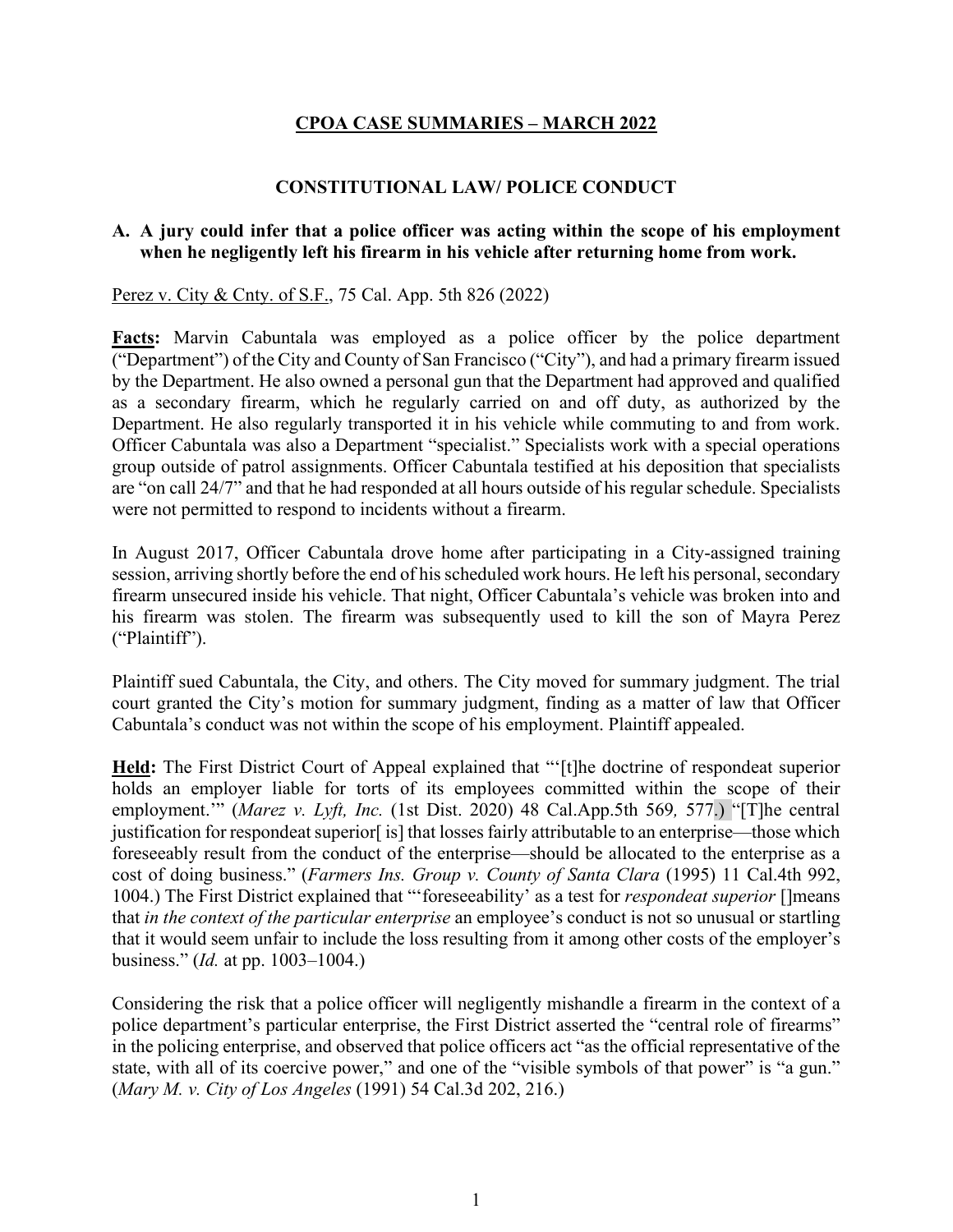The Court reviewed the evidence: the Department allowed officers to carry approved, secondary firearms while on duty and officers regularly did so; the Department knew or reasonably should have known that officers transport these firearms on their commutes to and from work because there was no evidence that such firearms were required to be left at the police station after an officer's shift was over; the Department allowed officers to carry handguns while off duty as long as they also carried indicia of their status as police officers; Department specialists may be called to respond to incidents at any time, and must carry a firearm when they respond; Officer Cabuntala—a Department officer and specialist—brought his Department-approved secondary firearm while traveling to a Department-assigned training session; he did so because he was on-duty and would be training near a county jail<sup>[1](#page-1-0)</sup>; and the firearm was present in his vehicle upon his return home because he brought it to his assigned work location for these work-related purposes.

The Court explained that it considered these facts "in the context of the enterprise of policing, the centrality of firearms to that enterprise, and the underlying rationale for respondeat superior that 'losses fairly attributable to an enterprise—those which foreseeably result from the conduct of the enterprise—should be allocated to the enterprise as a cost of doing business.' (*Farmers, supra*, 11 Cal.4th at p. 1004.)" Given this context, the Court held that a jury could reasonably find a nexus between the Department's enterprise of policing and the risk that one of its officers would negligently fail to secure a Department-approved, secondary firearm upon returning home from work. The Court found that the risk at issue in the instant case sharply contrasted with the risk of workplace sexual harassment at issue in *Farmers* which, although foreseeable "as a general matter," was not "typical of or broadly incidental to the particular enterprise" of the employer. (*Farmers*, at p. 1009.) Accordingly, the Court concluded that a jury could reasonably find that Officer Cabuntala's negligent failure to secure his Department-approved firearm in an unattended vehicle after returning home from a Department-assigned training fell within the scope of his employment. The Court thus held that the City failed to demonstrate that Plaintiff could not establish respondeat superior liability as a matter of law, and accordingly reversed the grant of summary judgment.

*For a more detailed discussion of this case, please see Client Alert Vol. 37, No. 5, available at [www.jones-mayer.com.](https://jones-mayer.com/)*

# **B. A statute criminalizing possession of a loaded, operable firearm while also in possession of controlled substances did not violate the Second Amendment right to bear arms.**

People v. Gonzalez, 75 Cal. App. 5th 907 (4th Dist. 2022)

**Facts:** A police officer found Daniel Edward Gonzalez asleep in his car parked on the side of the road with a bag of about 0.6 grams of methamphetamine and a loaded, operable firearm at his feet. A jury convicted Gonzalez of three firearm-related crimes, including possession of a controlled substance while armed (Health & Safety Code section 11370.1), and sentenced to six years in prison. Gonzalez appealed, challenging the constitutionality of Section 11370.1.

<span id="page-1-0"></span><sup>&</sup>lt;sup>1</sup> Based on the officer's mention of these two facts, the Court reasoned that a jury could infer Officer Cabuntala thought he might be called to respond to an incident at the jail as an on-duty officer or specialist.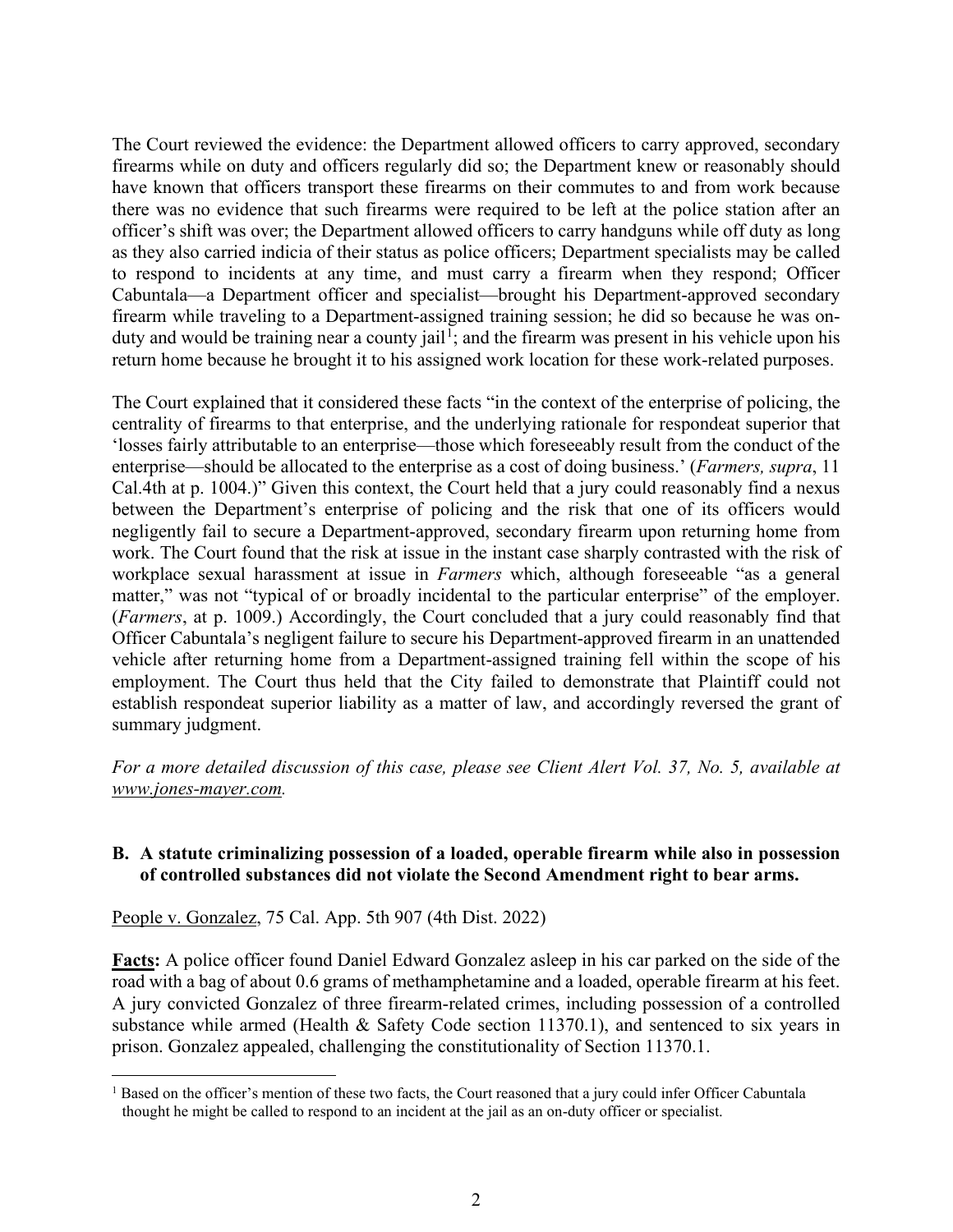**Held:** The Second Amendment to the United States Constitution provides: "A well regulated Militia, being necessary to the security of a free State, the right of the people to keep and bear Arms, shall not be infringed." However, as the United States Supreme Court explained in *District of Columbia v. Heller* (2008) 554 U.S. 570, the Second Amendment does not grant "a right to keep and carry any weapon whatsoever in any manner whatsoever and for whatever purpose." (*Heller*, at p. 626.)

Health & Safety Code section 11370.1 makes it a felony to possess certain controlled substances "while armed with a loaded, operable firearm." (Section 11370.1(a).) In his facial challenge to the constitutionality of the statute, Gonzalez argued the provision impermissibly infringes on the Second Amendment right to bear arms because it targets nonviolent criminals—i.e., those in possession of controlled substances. The Fourth District Court of Appeal noted that based on the provision's legislative history, California courts have concluded the purpose of Section 11370.1 is "to protect *the public and law enforcement officers* and "῾stop the growing menace from a very deadly combination—illegal drugs and firearms.'"[2](#page-2-0)

Moreover, "[t]he [Supreme] Court said in *Heller* that the Constitution entitles citizens to keep and bear arms for the purpose of *lawful* self-protection, not for *all* self-protection." *United States v. Jackson* (7th Cir. 2009) 555 F.3d 635, 636.) The Fourth District added that it was aware of no court decision holding that the United States Constitution protects a right to carry a gun while simultaneously engaging in criminal conduct, as Gonzalez was found guilty of here. Finally, the Court explained that a large body of federal and out-of-state cases have upheld the constitutionality of similar drug-related firearm restrictions.[3](#page-2-1)

The Fourth District thus rejected Gonzalez's facial challenge to the constitutionality of Section 11370.1. The appellate court noted that nothing in *District of Columbia v. Heller* - the relevant binding precedent - suggests the Second Amendment limits a state's ability to separate guns and drugs. Because "there is no constitutional problem with separating guns from drugs" (*Jackson*, *supra*, at p. 636), the Fourth District concluded that Section 11370.1 did not contravene the Second Amendment right to bear arms as interpreted in *Heller*. Accordingly, the Fourth District affirmed.

## **C. No reasonable suspicion for a traffic stop that resulted in felony charges since defendant did not violate the Vehicle Code and nothing objectively suggested that he did.**

People v. Holiman, 76 Cal. App. 5th 825 (1st Dist. 2022)

**Facts:** In June 2017, rookie Police Officer Laura Bellamy was driving in her patrol car in downtown Vallejo, accompanied by a field training officer. [4](#page-2-2) Officer Bellamy noticed a car driven by Andrew Holiman. According to her testimony provided two years later but not provided in her

<span id="page-2-0"></span><sup>2</sup> *In re Ogea*, 121 Cal.App.4th 974, 984 (4th Dist. 2004), italics added, quoting *People v. Pena*, 74 Cal.App.4th 1078, 1082 (5th Dist. 1999).

<span id="page-2-1"></span><sup>3</sup> See, e.g., *U.S. v. Greeno*, 679 F.3d 510 (6th Cir. 2012), which upheld the constitutionality of a sentence enhancement penalizing carrying a dangerous weapon during the commission of a drug offense.

<span id="page-2-2"></span><sup>4</sup> Officer Bellamy had been a member of the police force for only one month, and had not yet completed the traffic phase of her training.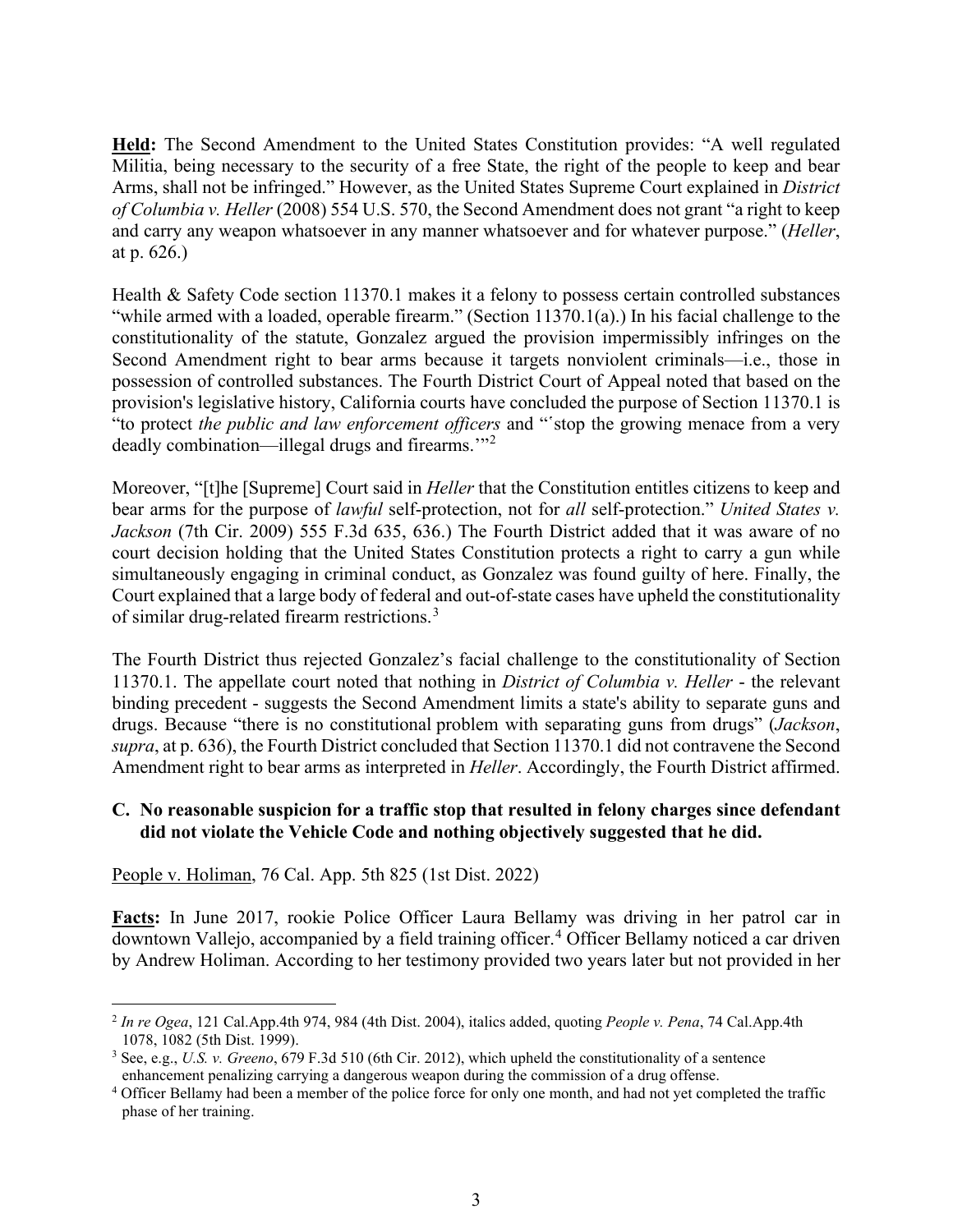contemporaneous police report, Holiman made a "furtive glance" trying to hide his face as his car passed. Officer Bellamy did a U-turn and began following the car briefly until the two cars reached an intersection with a three-way stop sign. Holiman came to a full stop, and then he proceeded ahead and made the right turn. There, Officer Bellamy testified, Holiman turned on his turn blinker "[j]ust prior" to making the right-hand turn. Officer Bellamy followed Holiman's car for about four more minutes for almost a mile, before initiating a traffic stop. The officer's basis for the traffic stop was that he did not turn on his signal blinker early enough, i.e., for the 100 feet he drove before coming to a stop. She and another officer approached Holiman's car. Holiman disclosed he was on parole and, Officer Bellamy confirmed he was subject to search terms. Holiman was found in possession of illegal drugs and a handgun.

Holiman was arrested, and charged with felony counts for weapons offenses and one drug possession offense. Holiman moved to suppress the evidence seized from the car, arguing that the stop and search violated the Fourth Amendment. However, the trial court denied his motion, ruling that Officer Bellamy had a reasonable suspicion that Holiman had violated the Vehicle Code and thus the stop was lawful. Holiman pled no contest to two felony drug charges and was sentenced to prison. Holiman appealed, arguing in part that the warrantless seizure of the evidence violated the Fourth Amendment because the police lacked an objectively reasonable suspicion that the way he signaled his right-hand turn violated Vehicle Code section 22108.

**Held:** The First District Court of Appeal stated that to satisfy the Fourth Amendment, "a detention must be supported by reasonable suspicion the person is involved in criminal activity." (*People v. Zaragoza* (2016) 1 Cal.5th 21, 56.) The Court explained that reasonable suspicion means "'the detaining officer can point to specific articulable facts that, considered in light of the totality of the circumstances, provide some objective manifestation that the person detained may be involved in criminal activity.'" (*People v. Suff* (2014) 58 Cal.4th 1013, 1054.)

Holiman contended on appeal that the traffic stop violated his Fourth Amendment rights because he did *not* violate the Vehicle Code, and thus Officer Bellamy lacked a reasonable suspicion to believe that he did and, thus, to stop him. Holiman contended, moreover, that it was not objectively reasonable for Officer Bellamy to *think* his right-hand turn violated the law. The People respond there was no Fourth Amendment violation because Holiman *did* violate the law.

Vehicle Code Section 22108 provides: "Any signal of intention to turn right or left shall be given continuously during the last 100 feet traveled by the vehicle before turning." However, the Court explained that section applies *only* if another driver would be affected by the vehicle's movement within the meaning of Section  $22107$ .<sup>[5](#page-3-0)</sup> Section 22107 provides: "No person shall turn a vehicle from a direct course or move right or left upon a roadway until such movement can be made with reasonable safety and then only after the giving of an appropriate signal in the manner provided in this chapter in the event any other vehicle may be affected by the movement."

The First District stated that the narrow question it considered was whether Officer Bellamy had an objectively reasonable basis to believe a turn signal was required *at all* under Section 22107 or, in other words, to believe another vehicle could be "affected by" the right-hand turn that Holiman made. The People argued that Officer Bellamy reasonably could have believed that *her* 

<span id="page-3-0"></span><sup>5</sup> *People v. Carmona*, 195 Cal.App.4th 1385, 1394 (4th Dist. 2011).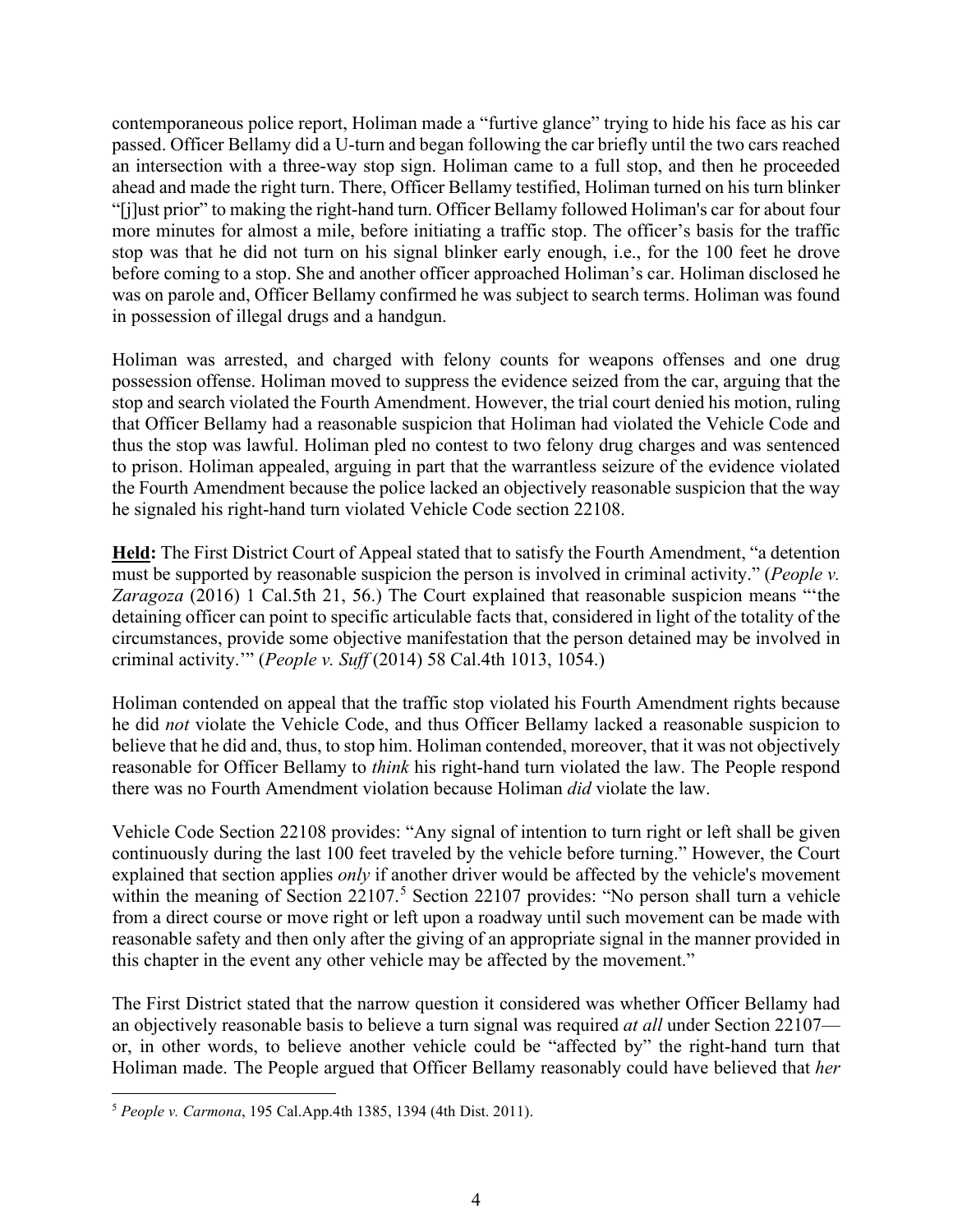*own patrol car*, which was stopped behind Holiman's car, could have been affected by the righthand turn, thus supplying a reasonable suspicion to stop him when he failed to signal the turn in a manner she reasonably thought the law required (i.e., for the last 100 feet), even if she was mistaken about the law.

The Court rejected the People's contention, noting that the People did not present any evidence or explanation of how Officer Bellamy's patrol car, which presumably also would be stopping at the stop sign, could have been affected by Holiman's turn and thus had shown no violation of the Vehicle Code. More importantly, they presented no objectively reasonable basis for an officer in Bellamy's position to *think* her car could have been affected, and thus had failed to demonstrate an objectively reasonable mistake, whether one of fact or of law. The undisputed dash cam video footage showed that Officer Bellamy's patrol car came to a full stop behind Holiman's car and that, given the width of the road, there was no physical way for the patrol car to have proceeded around Holiman on the right to attempt to make a right-hand turn and potentially collide with Holiman's car while he was making the turn. The Court thus found that Holiman's turn did not violate the Vehicle Code, and no reasonable police officer could think that it did. The traffic stop was not supported by reasonable suspicion that Holiman's turn violated the law. The First District Court of Appeal thus concluded that the trial court erred in denying Holiman's motion to suppress, and accordingly reversed and remanded with directions to the trial court to set aside its order denying the motion to suppress.

# **QUALIFIED IMMUNITY**

# **A. Detective was not entitled to qualified immunity because it was clearly established at the time of plaintiffs' arrests that an arrest supported by probable cause but made in retaliation for protected speech violates the First Amendment.**

Ballentine v. Tucker, 2022 U.S. App. LEXIS 5971 (9th Cir. Mar. 8, 2022)

**Facts:** Brian Ballentine, Catalino Dazo, and Kelly Patterson ("Plaintiffs") conducted protests by using chalk to write anti-police messages on Las Vegas sidewalks. In June 2013, Plaintiffs were cited for violations of Nevada's graffiti statute after refusing to clean up their chalked messages on the sidewalk in front of the Las Vegas Metropolitan Police Department ("Metro") headquarters. Metro Detective Christopher Tucker investigated the citations, examining Plaintiffs' messages and monitoring Plaintiffs' social media to track their activities. He learned that Plaintiffs were members of the Sunset Activist Collective, a local activist group, and were associated with an activist group critical of law enforcement named CopBlock.

Plaintiffs chalked messages critical of Metro twice more in July 2013. The second time was on the sidewalk in front of the state courthouse after their hearing on the citations.<sup>[6](#page-4-0)</sup> Plaintiffs chalked messages critical of Metro and police, including the statements, "F--- PIGS!" and "F--- THE COPS." Detective Tucker was present at the courthouse while Plaintiffs chalked, and he photographed the messages. He recognized plaintiff Ballentine and asked if Plaintiffs would clean up after themselves. The detective did not stop Plaintiffs or cite them, and no officer told Plaintiffs

<span id="page-4-0"></span><sup>6</sup> The citations were not prosecuted.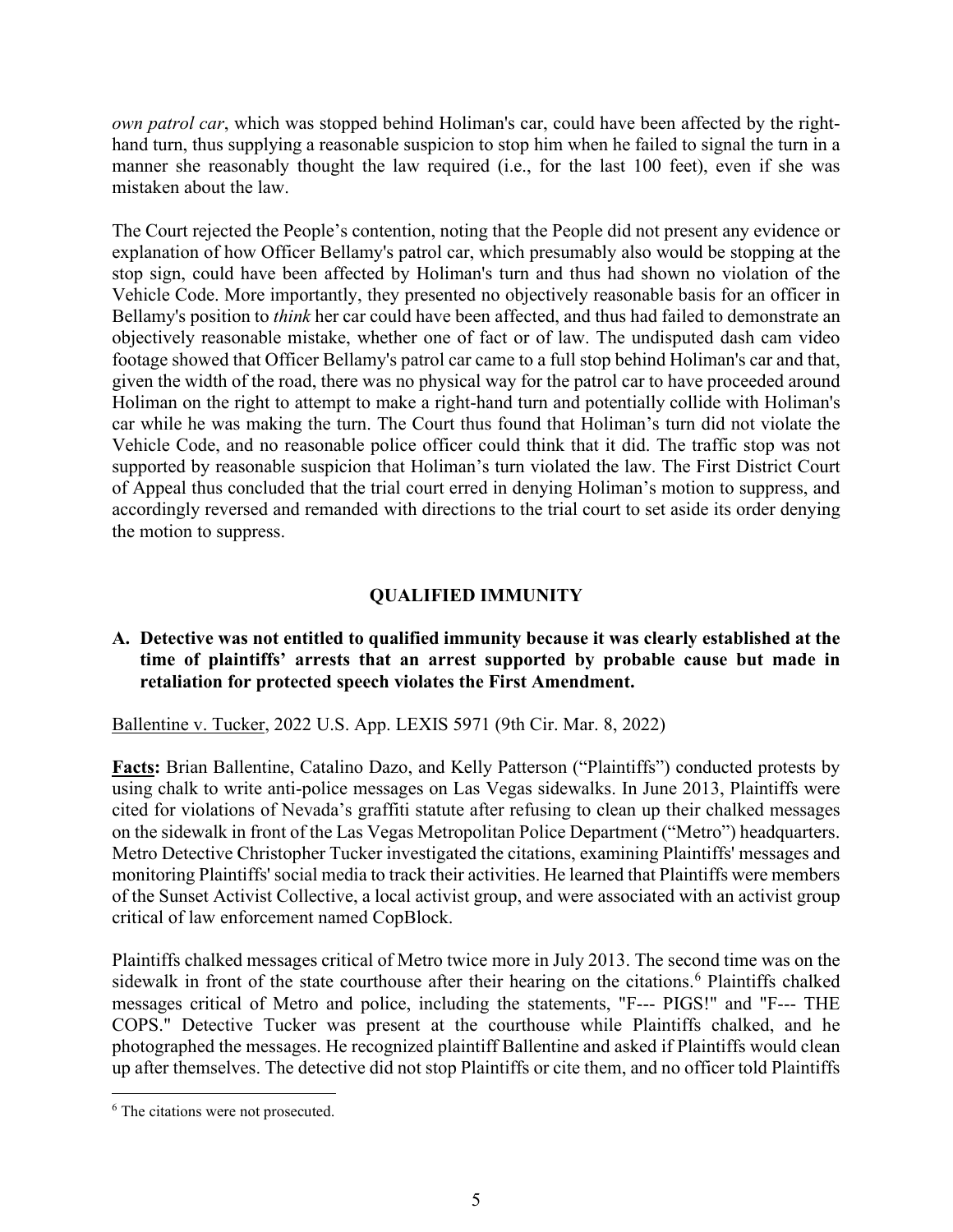to stop chalking. Plaintiffs also indicated that no efforts were made to stop other individuals, including children, from chalking that day. However, later that month, Detective Tucker issued declarations of arrest for the July chalking incidents. He referred in the declarations to Plaintiffs' association with the Sunset Activist Collective and CopBlock, and specified the content of some of their messages, including the statements. A criminal complaint was filed against Plaintiffs which referred to the graffiti as derogatory and profane. Plaintiffs Ballentine and Patterson were arrested, but the District Attorney ultimately dropped all charges.

Plaintiffs subsequently filed an action against Detective Tucker, other officers, and Metro, asserting 42 U.S.C. section 1983 and Nevada law claims. The District Court entered summary judgment for defendants on all claims except Plaintiffs' claim that Detective Tucker violated their First Amendment rights by arresting them in retaliation for chalking anti-police messages on sidewalks. Detective Tucker appealed. The Ninth Circuit Court of Appeals vacated and remanded the case in light of the United States Supreme Court's decision in *Nieves v. Bartlett*, 139 S. Ct. 1715 (2019). On remand, the District Court concluded that Detective Tucker was entitled to qualified immunity because Plaintiffs' constitutional rights were not clearly established at the time of their arrests, granted Tucker's motion for summary judgment, and dismissed Plaintiffs' Section 1983 claims based on qualified immunity grounds. Plaintiffs appealed.

**Held:** The Ninth Circuit Court of Appeals explained that to overcome qualified immunity, Plaintiffs had to show that Detective Tucker (1) "violated a federal statutory or constitutional right" and (2) "the unlawfulness of their conduct was clearly established at the time." *District of Columbia v. Wesby*, 138 S. Ct. 577, 589 (2018) (quotation marks omitted).

Citing *Nieves*, the Court first recognized that plaintiffs bringing First Amendment retaliatory arrest claims must generally plead and prove the absence of probable cause because the presence of probable cause generally speaks to the objective reasonableness of an arrest and suggests that the officer's animus is not what caused the arrest. However, the Supreme Court has also carved out a narrow exception for cases where officers have probable cause to make arrests, but typically exercise their discretion not to do so. Here, Plaintiffs presented objective evidence showing that they were arrested while others who chalked and did not engage in anti-police speech were not arrested. Given that plaintiffs had shown differential treatment of similarly situated individuals, the District Court correctly concluded that a reasonable jury could find that the anti-police content of plaintiffs' chalkings was a substantial or motivating factor for Detective Tucker's declarations of arrest. Accordingly, the panel agreed with the District Court that a reasonable factfinder could conclude from the evidence that Detective Tucker violated plaintiffs' First Amendment rights.

However, the Court held that at the time of Detective Tucker's conduct in July 2013, binding Ninth Circuit precedent gave fair notice that it would be unlawful to arrest plaintiffs in retaliation for their First Amendment activity, notwithstanding the existence of probable cause. The Court explained that to determine if a right was clearly established, "[t]he relevant inquiry is whether, at the time of the officers' action, the state of the law gave the officers fair warning that their conduct was unconstitutional." *Ford v. City of Yakima*, 706 F.3d 1188, 1195 (9th Cir. 2013), *citing Hope v. Pelzer*, 536 U.S. 730, 741 (2002). In November 2006, *Skoog v. County of Clackamas*, 469 F.3d 1221, 1235 (9th Cir. 2006) established the First Amendment right to be free from retaliatory law enforcement action even where probable cause exists. *Ford* subsequently held that *Skoog* clearly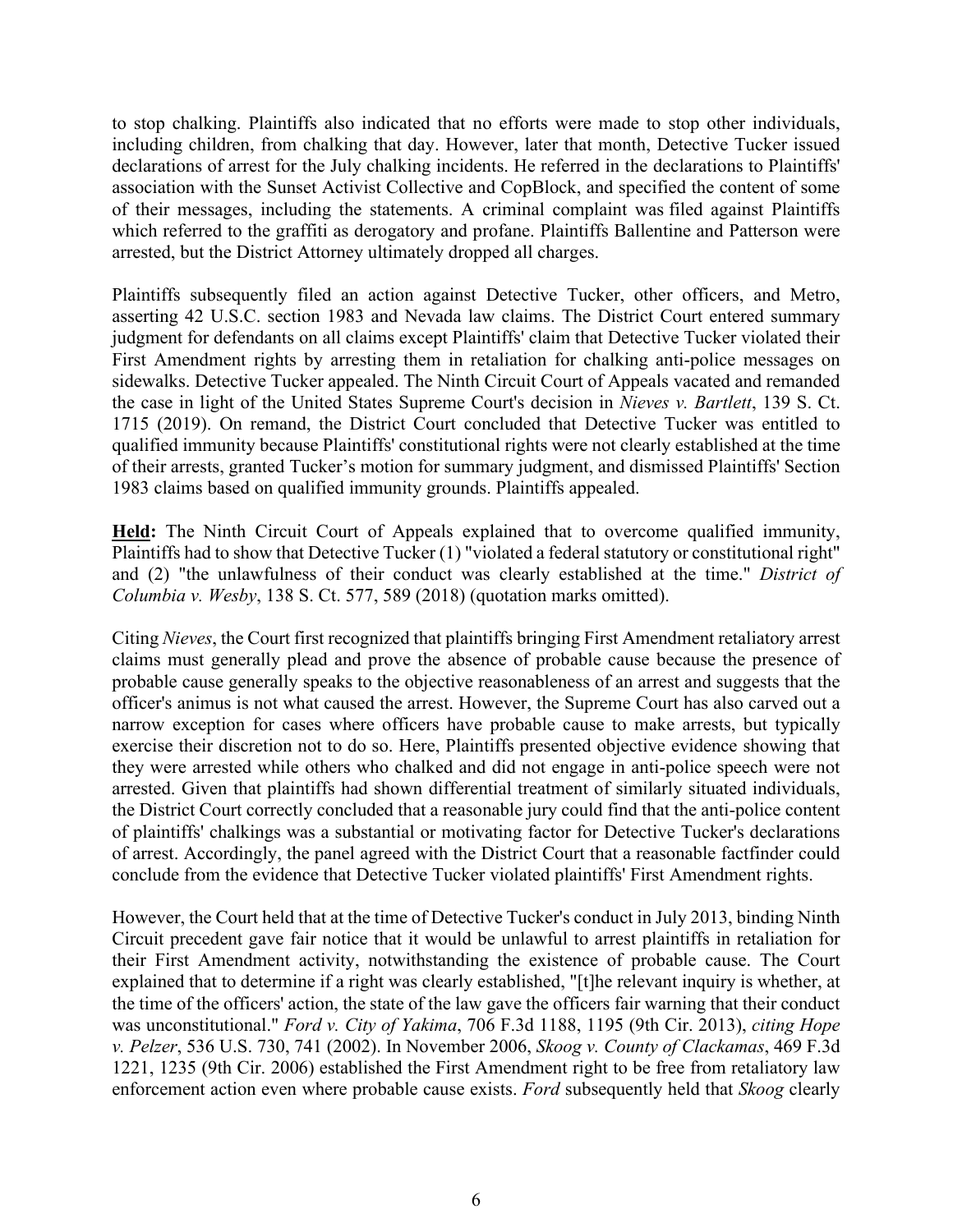established this right in November 2006.<sup>[7](#page-6-0)</sup> Accordingly, at the time of Detective Tucker's conduct in July 2013, the right was clearly established. A reasonable officer in Detective Tucker's position had fair notice that the First Amendment prohibited arresting plaintiffs. Accordingly, the Ninth Circuit concluded that the District Court erred in granting qualified immunity to Detective Tucker. The Ninth Circuit Court of Appeals accordingly affirmed in part, reversed in part, and remanded.

# **B. Police officer was not entitled to summary judgment based on qualified immunity because evidence, viewed in the light most favorable to plaintiffs, showed that his use of force was not objectively reasonable.**

Estate of Aguirre v. Cnty. of Riverside, 2022 U.S. App. LEXIS 7925 (9th Cir. Mar. 24, 2022)

Facts: In April 2016, Sergeant Dan Ponder of the Riverside County Sheriff's Department responded after receiving radio reports that someone in Lake Elsinore, California, was destroying property with a bat-like object, and had threatened a woman with a baby. Upon arriving, Sergeant Ponder exited the patrol car with his gun drawn and confronted Clemente Najera-Aguirre ("Najera") holding a stick. Key facts were disputed in the record as to what transpired, and eyewitness accounts conflicted. Regardless, Sergeant Ponder shot Najera six times from no more than fifteen feet away without warning and killed him.

Three of Najera's children (collectively, "the Najeras") sued Sergeant Ponder under 42 U.S.C. section 1983, alleging, among other things, that he used excessive force in violation of the Fourth Amendment. The District Court denied summary judgment on the Fourth Amendment claim, thus denying Sergeant Ponder qualified immunity. On interlocutory appeal, he sought to reverse the denial of qualified immunity.

**Held:** The Ninth Circuit Court of Appeals explained that on interlocutory appeal, the Court reviewed de novo the District Court's denial of qualified immunity and viewed the facts in the light most favorable to the Najeras, the nonmovants here. For the qualified analysis, the Ninth Circuit asked (1) "whether there has been a violation of a constitutional right;" and (2) "whether that right was clearly established at the time of the officer's alleged misconduct."[8](#page-6-1) The Court declared the answer to both questions was "yes," and accordingly affirmed the denial of qualified immunity.

The Court of Appeals stated that the touchstone in evaluating an officer's use of force is objective reasonableness. See *Graham v. Connor*, 490 U.S. 386, 397 (1989) (citing *Scott v. United States*, 436 U.S. 128, 137-39 (1978)). The Court added that police shootings, like all Fourth Amendment seizures, must be objectively reasonable—and when a suspect poses no immediate threat to an officer or others, killing the suspect violates his Fourth Amendment rights. The reasonableness of Sergeant Ponder's conduct was assessed by balancing the "nature and quality of the intrusion" on Najera's Fourth Amendment rights against the government's countervailing interest in the force used. *Graham*, 490 U.S. at 396 (quoting *Tennessee v. Garner*, 471 U.S. 1, 8 (1985)). The Court noted that deadly force is the most severe intrusion on Fourth Amendment interests and that before using deadly force, law enforcement must, "where feasible," issue a warning. *Garner*, 471 U.S. at

<span id="page-6-0"></span><sup>7</sup> *Ford*, *supra*, 706 F.3d at 1195-96.

<span id="page-6-1"></span><sup>8</sup> *Lam v. City of Los Banos*, 976 F.3d 986, 997 (9th Cir. 2020), *cert. denied*, 142 S. Ct. 77 (2021) (citation omitted).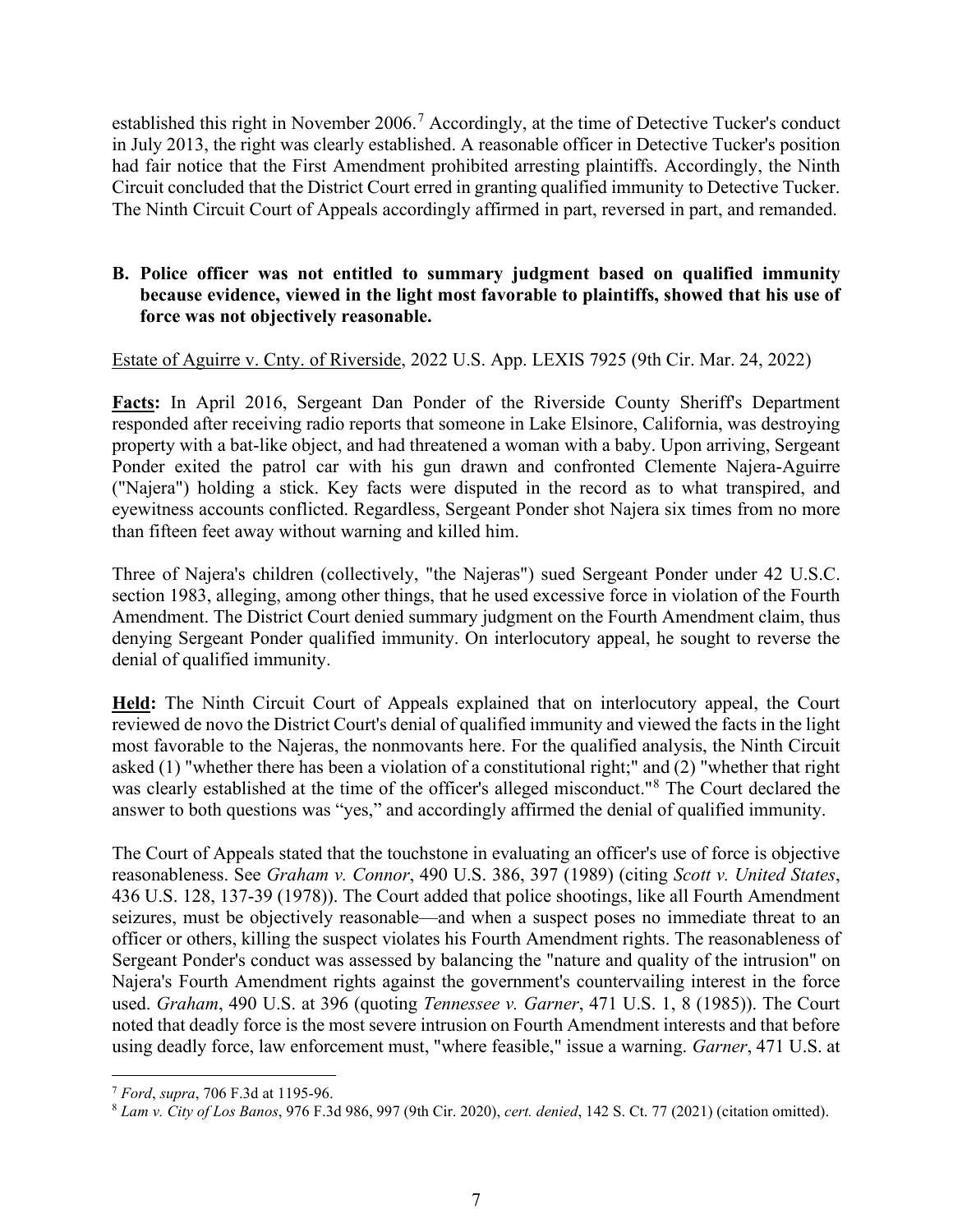11-12. The Court noted that nothing in the record suggested it was not feasible for Sergeant Ponder to warn Najera before firing his weapon.

The Court next explained that three factors informed the analysis as to the government's countervailing interest in the force: (1) the level of immediate threat Najera posed to the officer or others, (2) whether Najera was "actively resisting arrest or attempting to evade arrest by flight," and (3) "the severity of the crime at issue." *Graham*, 490 U.S. at 396 (citing *Garner*, 471 U.S. at 8-9). The Court explained that while the suspected crime here was unquestionably severe, that was the only *Graham* factor that weighed clearly in Sergeant Ponder's favor.

Sergeant Ponder maintained that Najera, rather that attempting to flee or evade arrest, was squarely facing him when he fired all six shots. However, the Court observed that this contention conflicted with the coroner's report, which showed that Najera died from gunshot wounds to his back, which strongly suggested that he was turned away from the officer rather than, as Sergeant Ponder claimed, facing him and coming "on the attack." Moreover, although eyewitnesses agreed that Najera was holding at least one bat-like object when he was shot, it was disputed how he held that object. Nothing in the record suggested that Najera was threatening bystanders or advancing toward them when he was killed. Based on plaintiffs' facts, Najera presented no threat at all to the officer—or anyone else—in that moment. The Ninth Circuit thus concluded that on interlocutory appeal, construing the evidence in favor of nonmovant Najera, Sergeant Ponder's conduct was not objectively reasonable, and his use of excessive force violated the Fourth Amendment.

The Court also concluded on the second prong of qualified immunity that the law was clearly established at the time of Sergeant Ponder's conduct. The Court held that although no body of relevant case law was necessary in an "obvious case"[9](#page-7-0) like this one, Ninth Circuit precedent also put him on notice that his specific conduct was unlawful.<sup>[10](#page-7-1)</sup>

### **EMPLOYMENT**

## **A. Where former employee's state law claims also involve union activity claims, the National Labor Relations Act preempts the state employment claims.**

### Moreno v. UtiliQuest, Ltd. Liab. Co., 2022 U.S. App. LEXIS 7110 (9th Cir. Mar. 18, 2022)

**Facts:** Cesar Moreno worked for UtiliQuest as a Lead Field Technician responsible for supervising the work of field technicians on job sites. Moreno alleged that in June 2017, UtiliQuest's management asked him to collect signatures from all of his fellow employees to "sign away" their union rights in exchange for a ten percent raise for all signees. After Moreno and the other employees each provided signatures releasing their union rights, UtiliQuest gave Moreno a ten percent raise but did not give a raise to his fellow employees. On multiple occasions, Moreno complained to his managers about his co-workers not receiving the promised raises. Moreno

<span id="page-7-0"></span><sup>9</sup> See *Rivas-Villegas v. Cortesluna*, 142 S. Ct. 4, 8 (2021) (per curiam) (quoting *Brosseau v. Haugen*, 543 U.S. 194, 199 (2004) (per curiam)).

<span id="page-7-1"></span><sup>10</sup> See *Hayes v. Cnty. of San Diego*, 736 F.3d 1223 (9th Cir. 2013) and *George v. Morris*, 736 F.3d 829 (9th Cir. 2013).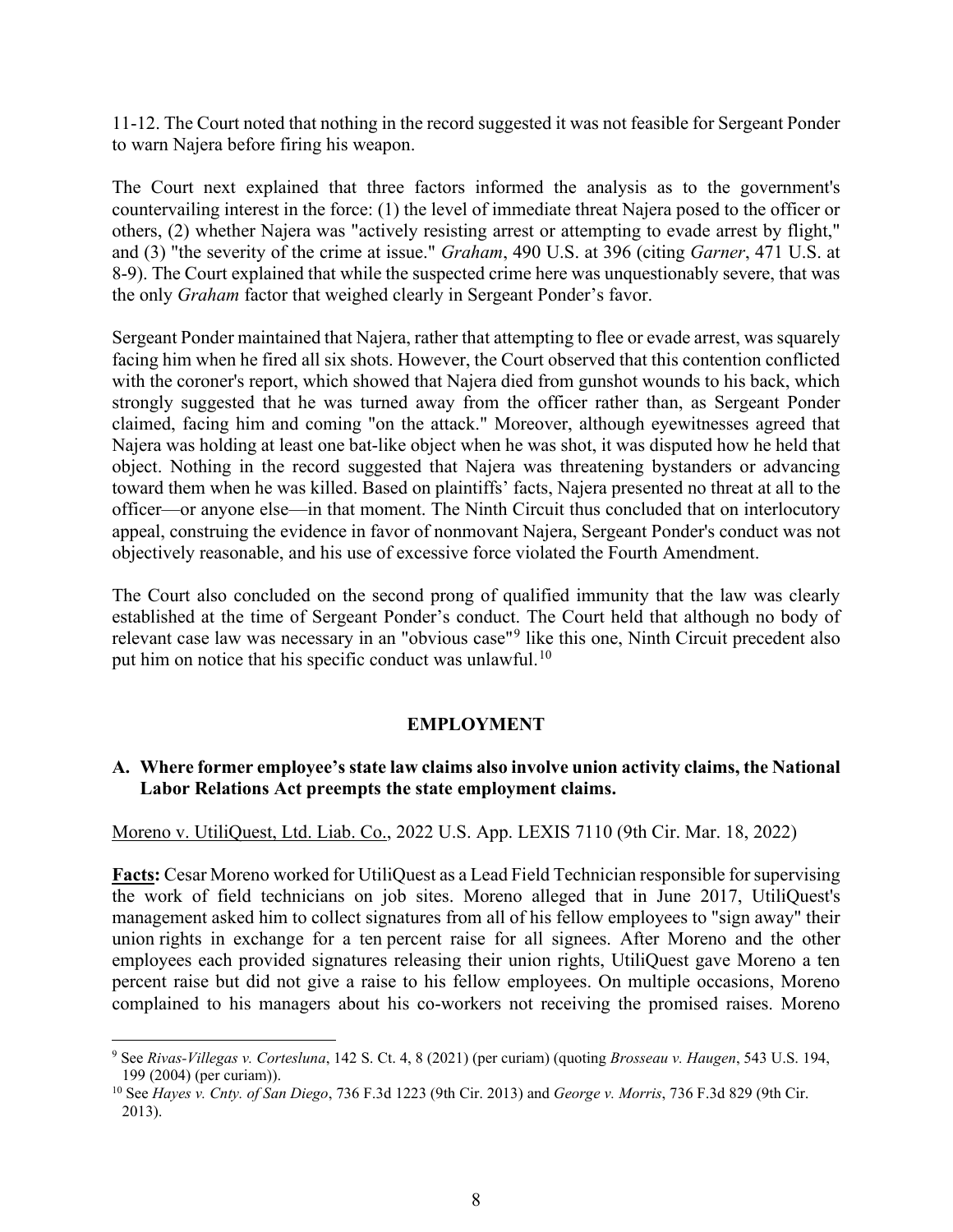alleged that UtiliQuest retaliated against him because of his advocacy on behalf of the other employees, and terminated his employment in February 2018.

Moreno brought several California state law claims relating to his termination. However, the District Court dismissed the claims because it found that they were preempted by the National Labor Relations Act ("NLRA"), 29 U.S.C. section 151 *et seq.* Moreno appealed.

**Held:** The Ninth Circuit Court of Appeals noted that NLRA Section 7 protects the right of employees "to form, join, or assist labor organizations, to bargain collectively through representatives of their own choosing, and to engage in other concerted activities for the purpose of collective bargaining or other mutual aid or protection." 29 U.S.C. section 157. Section 8 bars unfair labor practices by employers and labor organizations and makes it illegal "for an employer to interfere with, restrain, or coerce employees in the exercise of the rights guaranteed in section [7 of the NLRA]." *Id.* at Section 158(a)-(b). The Court explained that "[w]hen an activity is arguably subject to [Section] 7 or [Section] 8 of the Act, the States as well as the federal courts must defer to the exclusive competence of the National Labor Relations Board if the danger of state interference with national policy is to be averted." *San Diego Bldg. Trades Council v. Garmon*, 359 U.S. 236, 245 (1959). *Garmon*'s central concern "is the *potential* for conflict with federal policy." *Retail Prop. Tr. v. United Bhd. of Carpenters & Joiners of Am.*, 768 F.3d 938, 952 (9th Cir. 2014). The Supreme Court acknowledged that it is not always clear whether a particular activity is preempted, but "[e]ven when a court is unsure," it should leave the determination to the National Labor Relations Board (NLRB). *Bassette v. Stone Container Corp.*, 25 F.3d 757, 760 (9th Cir. 1994) (citing *Garmon*, 359 U.S. at 244-45).

The Ninth Circuit explained that although the NLRA does not contain express preemption provisions, the Supreme Court held that state laws that regulate conduct that is either protected or prohibited by the NLRA are implicitly preempted (referred to as *Garmon* preemption). UtiliQuest argued that *Garmon* preemption applied to Moreno's claims related to his termination.

Moreno brought California state law claims relating to his termination for intentional misrepresentation; fraud and deceit; whistleblowing retaliation; and wrongful termination in violation of public policy. The Court of Appeals held that all of these claims arguably implicated NLRA sections 7 and 8, and were subject to *Garmon* preemption.

The Court rejected Moreno's arguments asserting his claims were not subject to preemption under *Garmon*. The Court explained that the risk of interference with the National Labor Relations Board's jurisdiction was sufficient to outweigh the state's interest in Moreno's claims. Moreno argued that his grievances with UtiliQuest were personal in nature and lacked any element of Section 7's "concerted activit[y]" necessary to establish an NLRA violation. The Court held, however, that when Moreno received a raise and other employees did not, the NLRB could consider Moreno's advocacy for his fellow co-workers to be "concerted activity." Also finding against Moreno on his other claims, the Ninth Circuit Court of Appeals accordingly affirmed.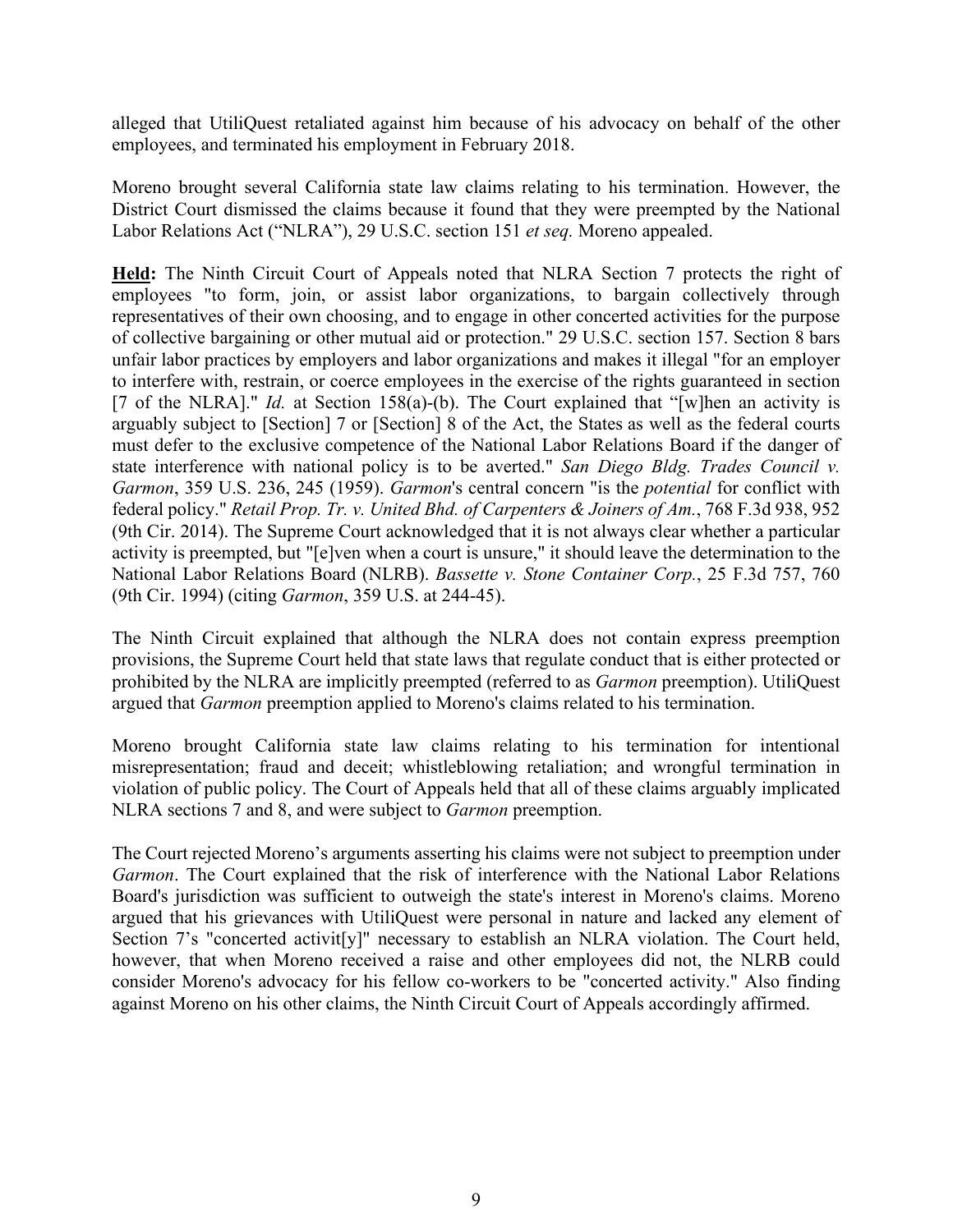## **B. The** *McDonnell Douglas* **burden-shifting analysis is not the proper test for whistleblower claims under the Labor Code and Government Code, and the test under Labor Code section 1102.6 should be used instead.**

Scheer v. Regents of Univ. of Cal., 2022 Cal. App. LEXIS 249 (2nd Dist. Mar. 28, 2022)

**Facts:** In April 2017, Arnold Scheer filed a whistleblower retaliation action against his former employer, the Regents of the University of California ("Regents"), and two of his former supervisors (collectively, "Defendants"). Scheer alleged that as a result of his attempts to properly report and correct patient safety, mismanagement, and many other issues, he was wrongfully terminated from his position as chief administrative officer of the UCLA Department of Pathology and Laboratory Medicine. Scheer brought his whistleblower claims in three causes of action, alleging violations of Labor Code section 1102.5 and two other statutes. The trial court ruled that the burden-shifting analysis established in *McDonnell Douglas Corp. v. Green* (1973) 411 U.S. 792 governed the three whistleblowing causes of action. Applying that framework, the trial court issued an order granting Defendants' motions for summary judgment.

Scheer appealed. The Second District Court of Appeal deferred consideration of the appeal pending the California Supreme Court's decision in *Lawson v. PPG Architectural Finishes, Inc.* (2022) 12 Cal.5th 703. After *Lawson* was issued in January 2022, the Court of Appeal considered the matter.

**Held:** The Second District Court of Appeal observed that Labor Code section 1102.5 prohibits an employer from preventing an employee's disclosure of information to a governmental agency. It is a whistleblower statute, the purpose of which is to encourage workplace whistleblowers to report unlawful acts without fearing retaliation. (*Soukup v. Law Offices of Herbert Hafif* (2006) 39 Cal.4th 260, 287.) Labor Code section 1102.6 is part of the same statutory scheme. It provides that once an employee-whistleblower establishes by a preponderance of the evidence that retaliation was a contributing factor in the employee's termination, demotion, or other adverse action, the employer bears the burden of demonstrating by clear and convincing evidence that it would have taken the same action for legitimate, independent reasons.

*Lawson* held that Labor Code "[s]ection 1102.6 provides the governing framework for the presentation and evaluation of whistleblower retaliation claims brought under [Labor Code] section 1102.5." (*Lawson*, at p. 718.) *Lawson* held that the "plaintiff need not satisfy *McDonnell Douglas* in order to discharge" the plaintiff's burden under Section 1102.6 to establish by a preponderance of the evidence that retaliation was a contributing factor in the employee's termination, demotion, or other adverse action. (*Id.*)

The *McDonnell Douglas* framework had been the basis of Defendants' summary judgment motion and the trial court's summary adjudication on the Section 1102.5 cause of action. The Court of Appeal concluded that Defendants had failed to employ the applicable framework prescribed by Section 1102.6, and that their motion as to this cause of action should therefore have been denied. The Second District Court of Appeal accordingly reversed and remanded as to this issue.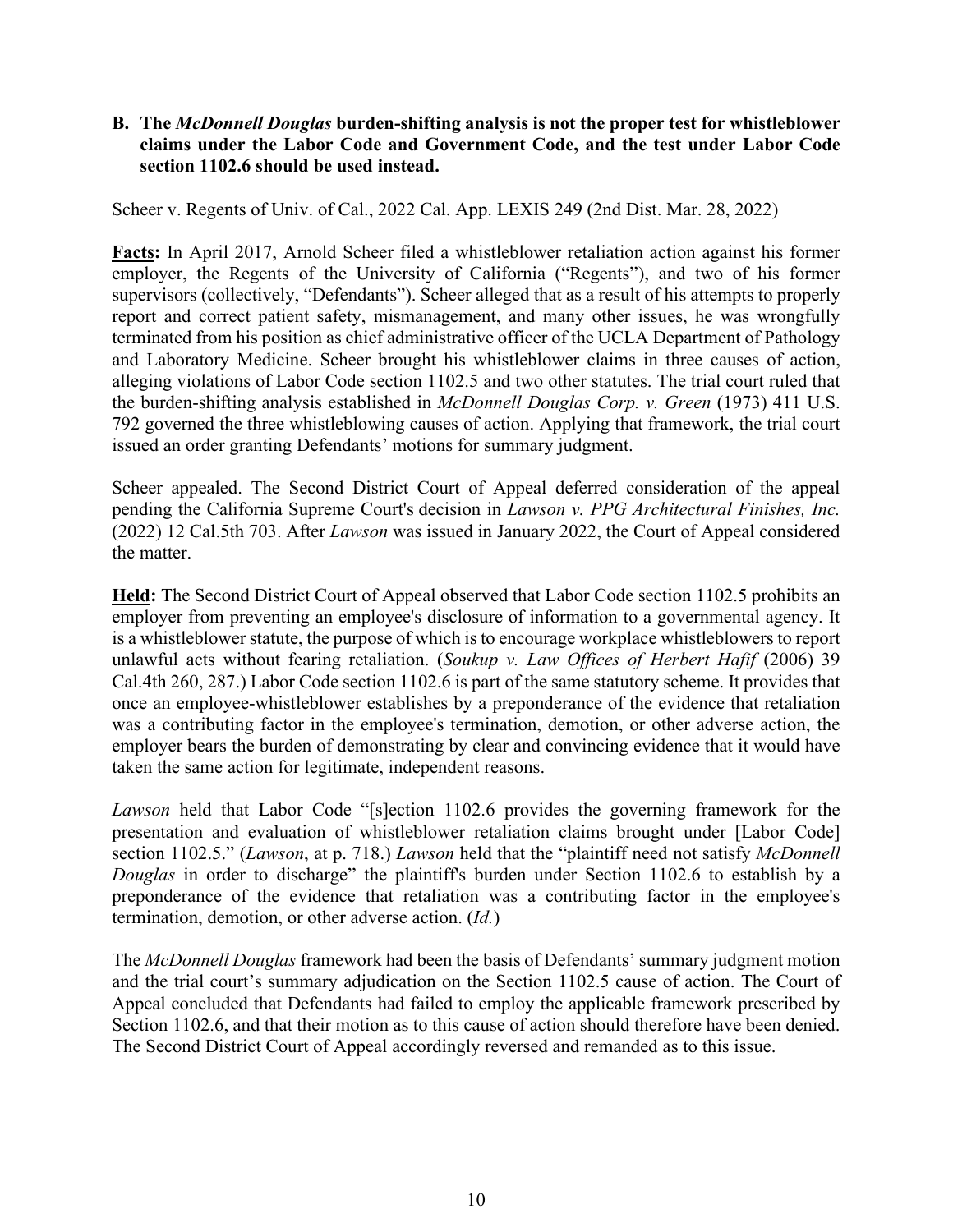#### **MISCELLANEOUS**

### **A. Former university student's civil rights claims' limitations period began when the incidents occurred and were therefore untimely.**

Bonelli v. Grand Canyon Univ., 2022 U.S. App. LEXIS 6346 (9th Cir. Mar. 11, 2022)

**Facts:** On February 19, 2017, Kino Bonelli, a student who had transferred to Grand Canyon University ("GCU"), attempted to enter GCU through its main entrance. A campus public safety officer asked Bonelli for his student ID. Bonelli held up his ID card and indicated that he would present the ID to officers standing up ahead. However, a series of heated interactions with campus police officers ensued, and an officer took Bonelli's student ID and denied him entry onto the campus. Although a GCU representative informed Bonelli about a week later that Bonelli was being investigated for the incident, Bonelli's ID was subsequently returned. On July 25, 2017, after Bonelli had completed his undergraduate degree and begun a graduate program at GCU, Bonelli was studying when a GCU public safety officer asked for his ID. Bonelli complied. Five days later, GCU issued a campus-wide "BOLO," or "Be On The Lookout," for Bonelli, describing him as a former student who tried to enter GCU despite not being enrolled. After Bonelli contacted GCU to get the BOLO lifted to attend class, the BOLO was withdrawn. Several days thereafter, GCU notified Bonelli that he had been reported for violations of the student code of conduct for hostile and disruptive behavior and failure to comply with a directive from a school official. In August 2017, GCU issued Bonelli an "Official Disciplinary Warning," which specified that it was Bonelli's "first and only warning" and that, "if additional incidents occur," he risked, among other things, failing grades and expulsion. No further incidents occurred. In August 2018, the disciplinary warning was removed.

In January 2020, Bonelli filed a lawsuit under 42 U.S.C. section 1983, alleging, among other things, violations of his First and Fourth Amendment rights.<sup>[11](#page-10-0)</sup> The District Court found Bonelli's claims untimely and dismissed his complaint with prejudice under Rule 12(b)(6) of the Federal Rules of Civil Procedure. Bonelli appealed.

**Held:** The Ninth Circuit Court of Appeals considered whether Bonelli's claims were timely, noting that the statute of limitations for federal civil rights claims under section 1983 is "governed by the forum state's statute of limitations for personal injury actions."[12](#page-10-1) The parties agreed that, under Arizona law, the limitations period for each of Bonelli's claims was two years.<sup>[13](#page-10-2)</sup> The Court explained, however, that although "state law determines the *length* of the limitations period, federal law determines when a civil rights claim *accrues*."[14](#page-10-3) "[T]he accrual date of a [Section] 1983 cause of action is a question of federal law that is *not* resolved by reference to state law."[15](#page-10-4) 

<span id="page-10-0"></span> $11$  Among other things, Bonelli alleged unreasonable seizure of his person and property in February 2017; unreasonable detention in July 2017; and violation of his First Amendment rights stemming from the February 2017 incident, based on the officers allegedly retaliating against Bonelli for his speech and preventing him from complaining about them by seizing his ID.

<span id="page-10-1"></span><sup>&</sup>lt;sup>12</sup> Bird v. Dep't of Human Servs., 935 F.3d 738, 743 (9th Cir. 2019) (per curiam) (quotation marks and alterations omitted).

<sup>13</sup> *See* Ariz. Rev. Stat. section 12-542.

<span id="page-10-4"></span><span id="page-10-3"></span><span id="page-10-2"></span><sup>14</sup> *Bird*, 935 F.3d at 743 (quotation marks omitted) (Italics added). 15 *Wallace v. Kato*, 549 U.S. 384, 388 (2007).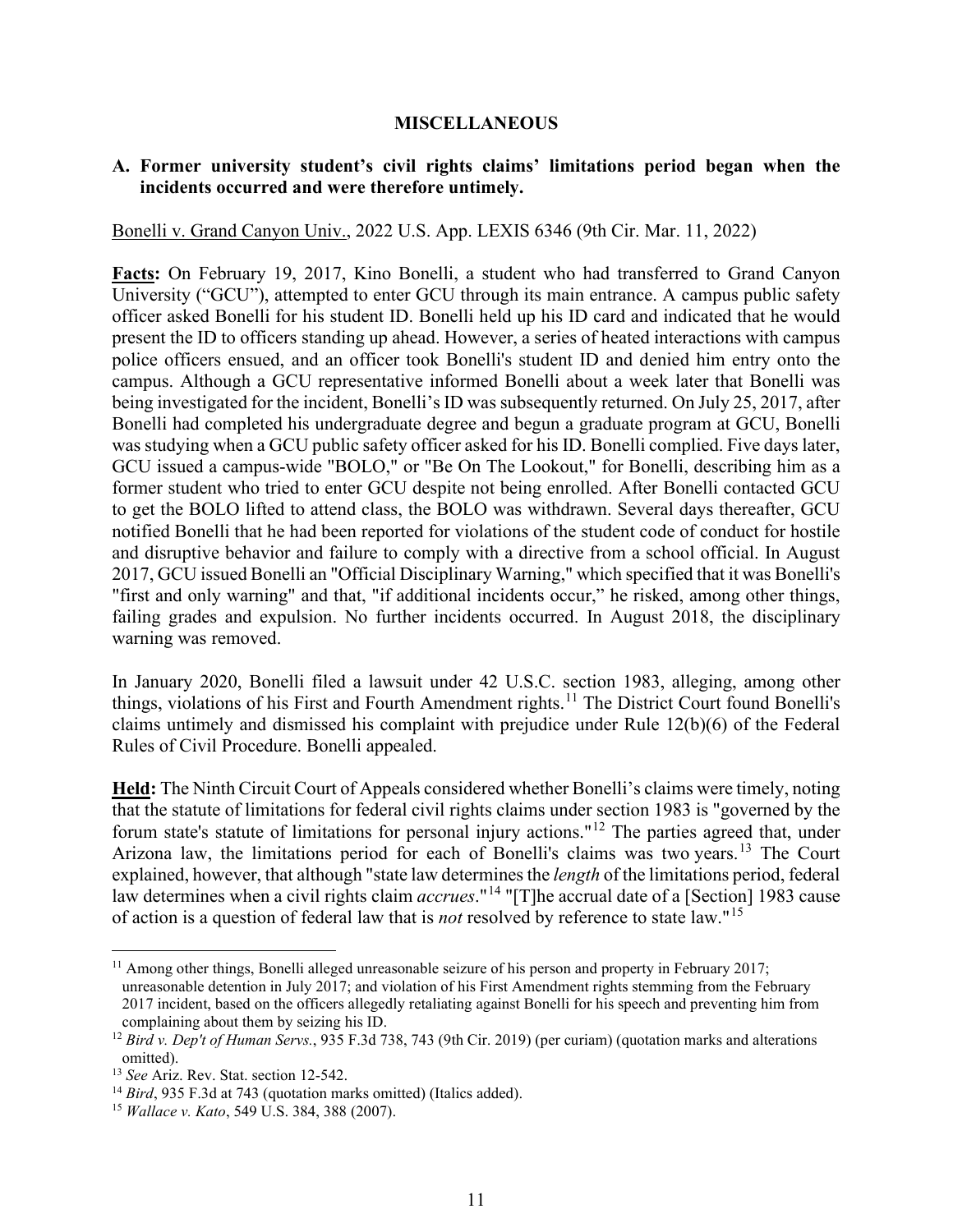Citing *Heck v. Humphrey*, 512 U.S. 477 (1994), Bonelli contended that his claims did not accrue until the university withdrew its disciplinary warning against him in August 2018. The Court rejected Bonelli's argument that under *Heck*, his claims did not accrue until the university rescinded his disciplinary warning. The Court concluded that *Heck* did not apply to plaintiff's claims. *Heck* relied on the principle that civil tort actions are not appropriate vehicles for challenging the validity of outstanding criminal judgments, a principle that applies to Section 1983 damages actions that necessarily require the plaintiff to prove the unlawfulness of his conviction or confinement. Here, however, there was no conviction or confinement.

The Court explained that the general rule is that a civil rights claim accrues under federal law "when the plaintiff knows or has reason to know of the injury which is the basis of the action." *Lukovsky v. City & County of San Francisco*, 535 F.3d 1044, 1048 (9th Cir. 2008) (quotation marks omitted). The Court noted that the Circuit had held that this traditional accrual rule applies to the Fourth and First Amendment constitutional violations that Bonelli asserted here.<sup>[16](#page-11-0)</sup> The Court explained that if the claims accrued when Bonelli knew or had reason to know of his alleged injuries, then his claims were untimely under the applicable two-year statute of limitations. Here, the Court observed that by his allegations, Bonelli knew that he was wrongfully detained, and his student ID wrongfully seized, on the days that each incident occurred. Thus, the statute of limitations on both of his Section 1983 claims premised on Fourth Amendment violations began to run on February 19, 2017 and July 25, 2017, respectively; and his Section 1983 claim alleging First Amendment violations accrued on February 19, 2017.

The Ninth Circuit affirmed, holding that Bonelli's claims were time-barred because he brought his claims more than two years after he was injured, and there was no delayed accrual here based on the university's later review and retraction of plaintiff's disciplinary warning.

# **B. The trial court erred in excluding a police report as double hearsay because the partyopponent exception and the official records exemption made each level of hearsay admissible.**

# Jane IL Doe v. Brightstar Residential Inc., 76 Cal. App. 5th 171 (2nd Dist. 2022)

**Facts:** Jane IL Doe had the mental age of a child when she was in her 20s, with severe autism and other disabilities. Doe lived at Brightstar Residential Incorporated, jointly owned and run by Mary and Norlan Machado, which provided residential care to people with developmental disabilities. In 2011, the Machados hired Ruben Alcala as Brightstar's handyman. Alcala did not have regular hours. He worked as needed and without supervision. In May 2016, Alcala sexually assaulted Doe on the premises. Shortly after the assault, Norlan Machado told responding police officers he knew Alcala had "a history of loitering around the facility and harassing female employees." One of the

<span id="page-11-0"></span><sup>16</sup> See, e.g., *Belanus v. Clark*, 796 F.3d 1021, 1026 (9th Cir. 2015) (citation omitted) [For Fourth Amendment violations, "federal law holds that a cause of action for illegal search and seizure accrues when the wrongful act occurs . . . even if the person does not know at the time that the search was warrantless."]; and *Canatella v. Van De Kamp*, 486 F.3d 1128, 1133-34 (9th Cir. 2007) (explaining that a First Amendment claim accrued at the time of the alleged injury).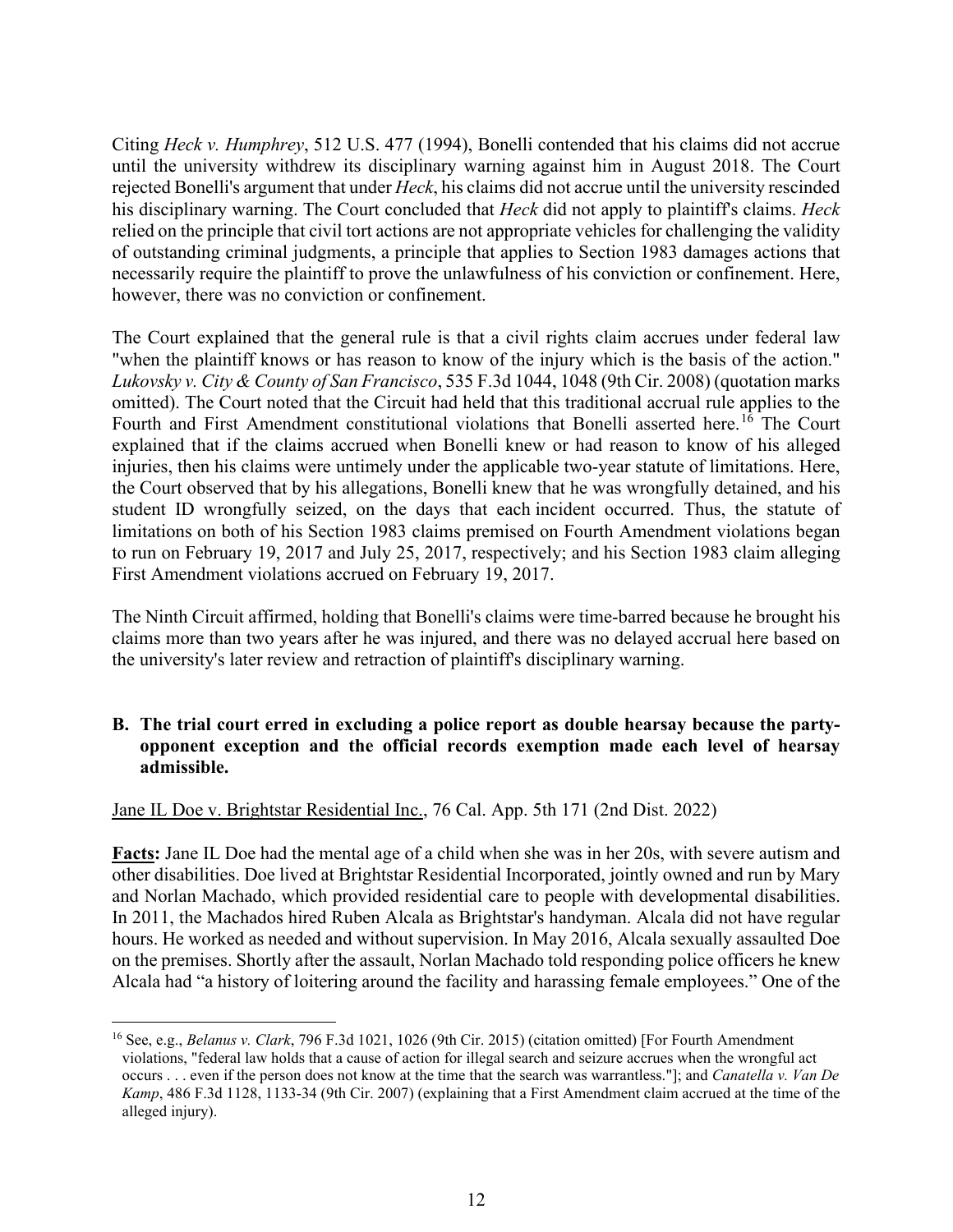officers recorded Norlan Machado's admission in a police report.

Through her father, Doe sued Brightstar and the Machados for negligence in failing to protect Doe. Brightstar and the Machados moved for summary judgment, arguing Alcala's assault was not foreseeable. Doe countered that the attack was foreseeable and ample evidence showed the defendants had culpable knowledge, relying in part on a police file which included the police report recording Norlan Machado's admission. The trial court excluded this file as inadmissible hearsay and granted the motion for summary judgment, concluding that the attack was unforeseeable. Doe appealed.

**Held:** The Second District Court of Appeal explained that in civil and criminal cases, police reports are inadmissible when they contain improper multiple hearsay.<sup>[17](#page-12-0)</sup> However, double hearsay is admissible if a justification for admitting the evidence rebuts the hearsay objection at each level. (Evidence Code section 1201; see *Lake v. Reed* (1997) 16 Cal.4th 448, 461–462 [admitting party admission in police report].)

Considering the police file, the Court of Appeal concluded that the trial court incorrectly excluded as inadmissible hearsay evidence that suggested Brightstar and the Machados knew Alcala was a problem. The Second District explained that Section 1220 of the Evidence Code provides a hearsay exception for admissions by party opponents. At level one, Norlan Machado's statement to the officer was the admission of Doe's party opponent. At level two, the officer's police report itself was admissible as an official record. (Evidence Code section 1280; *Lake, supra*, 16 Cal.4th at pp. 461–462.)<sup>18</sup> The Court noted that the official records exception to the hearsay rule is based on the presumption that public officers properly perform their official duties. Due to these justifications rebutting the hearsay objection at each level, the Court determined that Machado's admission was admissible. The Court observed that Brightstar did not contest either the police report's authenticity or the foundational requirements of the official records exception; rather, Brightstar argued that the exception did not reach witness statements in the report.

The Court also found that Norlan Machado's admission to police also was relevant to the foreseeability of Alcala's attack, because a permissible inference of Alcala's "history" (according to Norlan Machado) of harassing women would be that Alcala's conduct had been serious and repeated and that Norlan Machado was not eager to detail it. Thus, the Court concluded that his admission regarding Alcala's history of loitering and harassment properly should have been in the record.

The Court applied the same hearsay levels analysis to a group of statements Brightstar employees made to police about Alcala, finding these statements relevant and admissible. The Second District concluded that the statements allowed an inference that Brightstar knew its company handyman had a history of harassing women and was loitering to groom a disabled woman for assault. In a light favorable to Doe, the admissible evidence would permit, but not require, a fact finder to infer Alcala was a problem waiting to happen. The Court observed that whether the residence or its

<span id="page-12-0"></span><sup>17</sup> See *Alvarez v. Jacmar Pacific Pizza Corp.*, 100 Cal.App.4th 1190, 1204–1206 (2nd Dist. 2002).

<span id="page-12-1"></span><sup>18</sup> See also *People v. Hall*, 39 Cal.App.5th 831, 843–845 (2nd Dist. 2019); and *Donley v. Davi*, 180 Cal.App.4th 447, 461 (3rd Dist. 2009).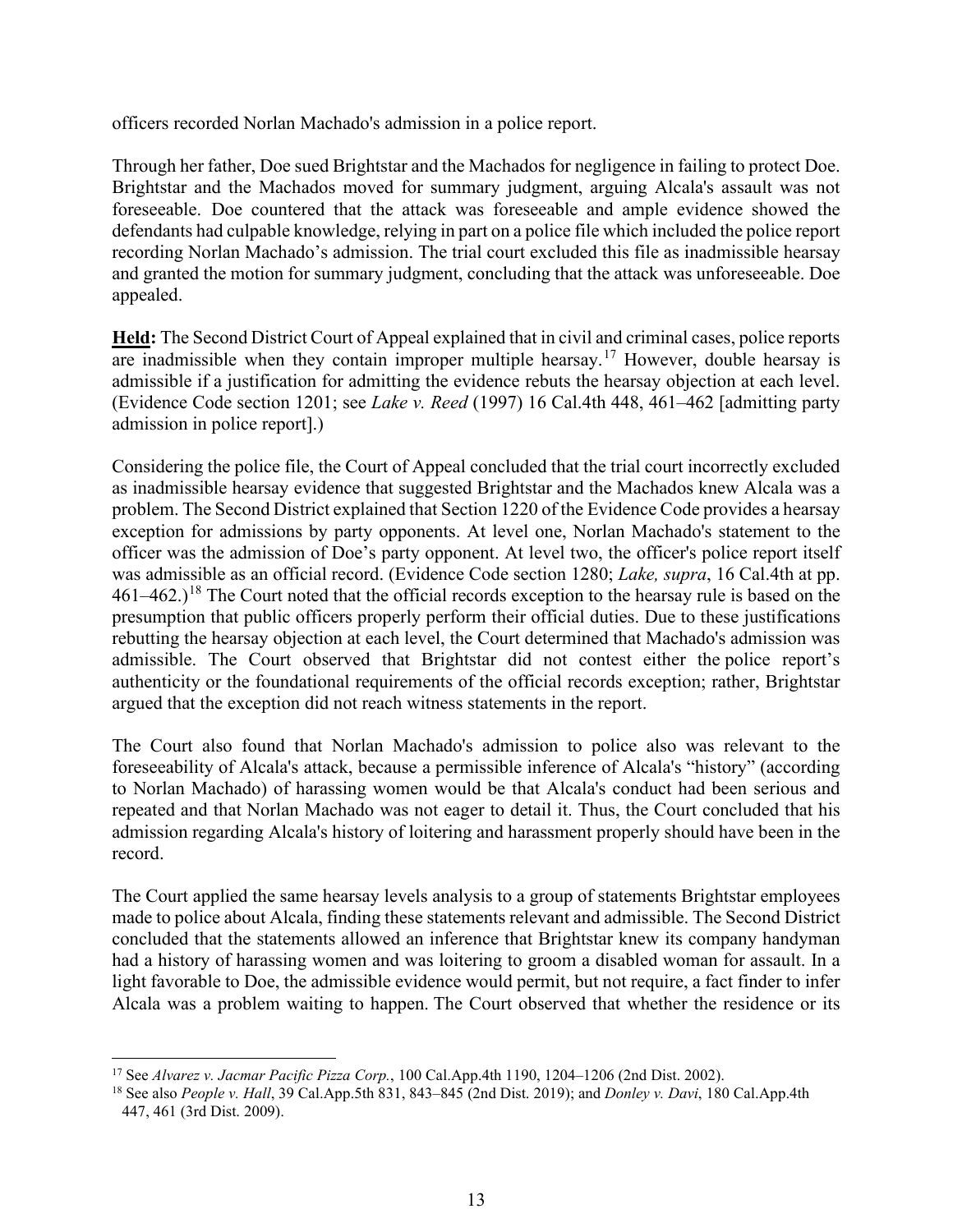owners knew or should have known of this danger was a disputed fact. As summary judgment was thus inappropriate, the Second District accordingly reversed.

# **C. Courts must apply** *In re Humphrey* **framework for bail determinations even where defendants are charged with serious, violent felonies and it does not require unusual circumstances to merit its use.**

In re Brown, 76 Cal. App. 5th 296 (2nd Dist. 2022)

**Facts:** Kernell Brown was charged with sexual abuse of children. Brown's bail was initially set at \$1.45 million, then increased to \$3.45 million. An information was subsequently filed in June 2020, containing three counts of sexual abuse involving two children with the special one strike allegation. In August 2020, Brown's counsel moved to reduce bail. After consulting with the prosecutor, the trial court reduced Brown's bail to \$2.45 million.

In its March 2021 decision *In re Humphrey* (2021) 11 Cal.5th 135, the California Supreme Court held conditioning pretrial release from custody solely on whether an arrestee can afford bail is unconstitutional. In May 2021, Brown moved for release on his own recognizance or, alternatively, to have his bail reduced to no more than \$1,000. In his motion, he admitted the serious and violent nature of his crimes, but argued he was indigent and would accept nonfinancial conditions of release, including electronic monitoring, community housing, home detention, treatment and education programs, a pretrial case manager and a protective order.

The trial court concluded no unusual circumstances justified a deviation from the bail schedule and denied Brown's motion. Brown petitioned for a writ of mandate to overturn the trial court's order denying his motion, arguing that the trial court had failed to follow *Humphrey*. The Court of Appeal elected to treat Brown's petition as a petition for writ of habeas corpus.

**Held:** The Second District Court of Appeal explained that the Supreme Court in *Humphrey* held conditioning pretrial release from custody solely on whether an arrestee can afford bail is unconstitutional. *Humphrey* established a general framework for bail determinations. When nonmonetary conditions of release would be inadequate to protect public and victim safety and to ensure an arrestee's appearance at trial and a financial condition is necessary, the trial court "must consider the arrestee's ability to pay the stated amount of bail—and may not effectively detain the arrestee 'solely because' the arrestee 'lacked the resources' to post bail."[19](#page-13-0) When no option other than refusing pretrial release can reasonably protect the state's compelling interest in victim and community safety, the *Humphrey* court continued, "a court must first find by clear and convincing evidence that no condition short of detention could suffice and then ensure the detention otherwise complies with statutory and constitutional requirements."<sup>[20](#page-13-1)</sup>

The Second District first explained that the trial court incorrectly stated *Humphrey* was inapplicable in cases in which the defendant had been charged with a serious or violent felony. Second, regarding the \$2.45 million bail amount, the trial court had found that there were "no

<span id="page-13-0"></span><sup>19</sup> *Humphrey*, *supra*, at p. 143.

<span id="page-13-1"></span><sup>20</sup> *Id.*